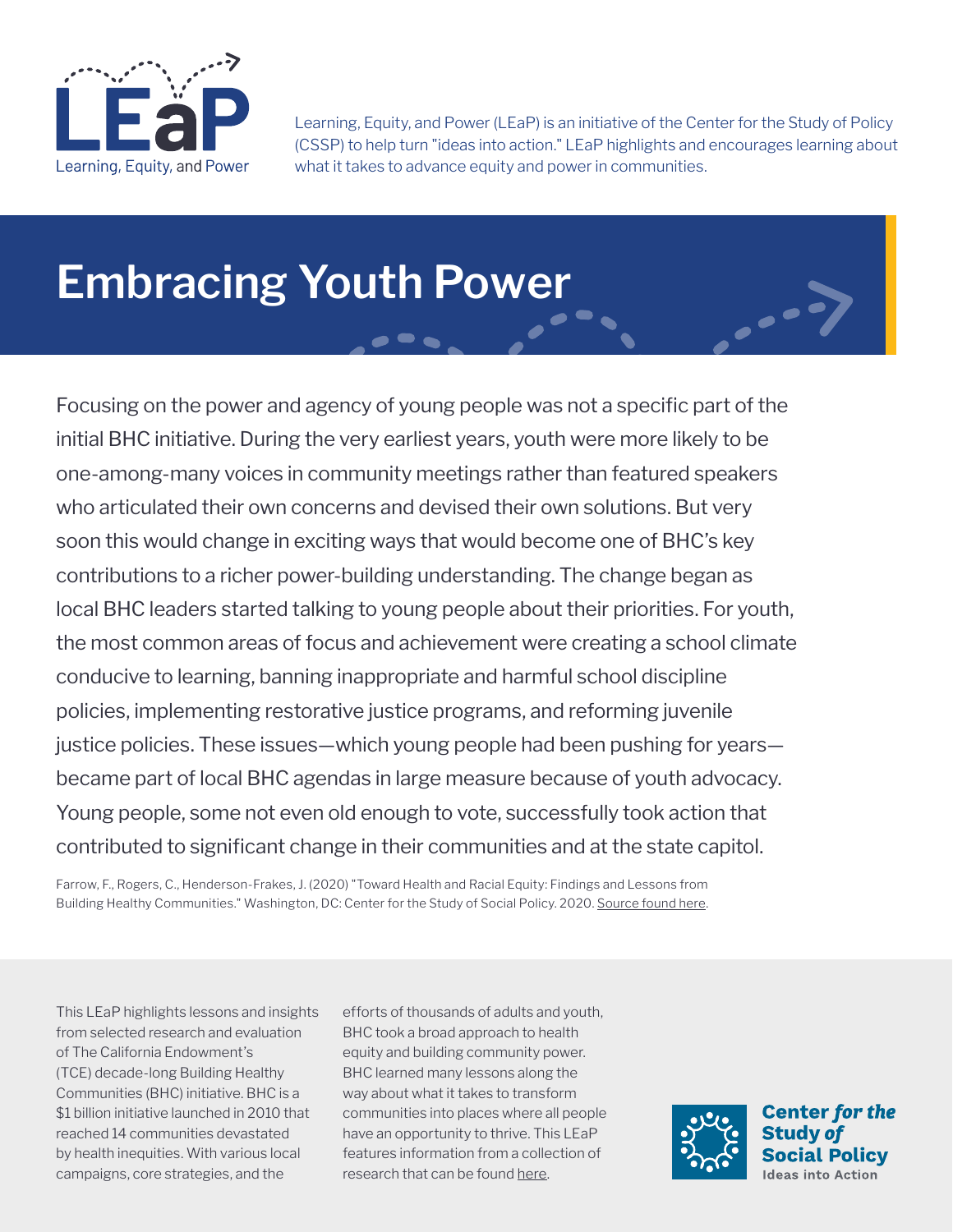### **Levels of Youth Power**

Today's low-income youth of color face many challenges to their health and well-being. Systemic racism, economic inequality, sexism, homophobia, and transphobia have contributed to disproportionately high rates of trauma, criminalization, violence, asthma, housing displacement, poor academic outcomes, and other health-related inequalities among youth of color. These health-related challenges manifest at the individual, community, regional, and state levels.



#### Individual Youth Power

TCE-supported youth organizations have helped low-income youth confront challenges related to poverty, racism, and other systemic inequalities by offering programming that comprehensively builds up their leadership skills. To date, many youth serving organizations have provided their young memberships with meaningful opportunities to develop basic civic skills such as the ability to speak in public, develop agendas, run meetings, and plan events.

#### Community Youth Power

Community-level youth power exists when there is an informed base of individual youth ready to take action and trained to engage their peers and adults in organizing, advocacy, and/or media outreach.

#### Regional/State Youth Power

Youth power can also help tackle regional and statewide health disparities. TCE's investments at these broader levels have created platforms for young leaders to work with others outside their immediate communities to achieve policy changes, increase voter turnout, and enhance public understandings of health and related social issues.

Terriquez, V. TCE's Youth Power Infrastructure: An Overview of Youth-Serving Organizations and Intermediaries It Supports. December 2019. [Source found here.](https://drive.google.com/file/d/1ZQLE9Y2LoOjav6t2XQqCV8BChunDnUgI/view)